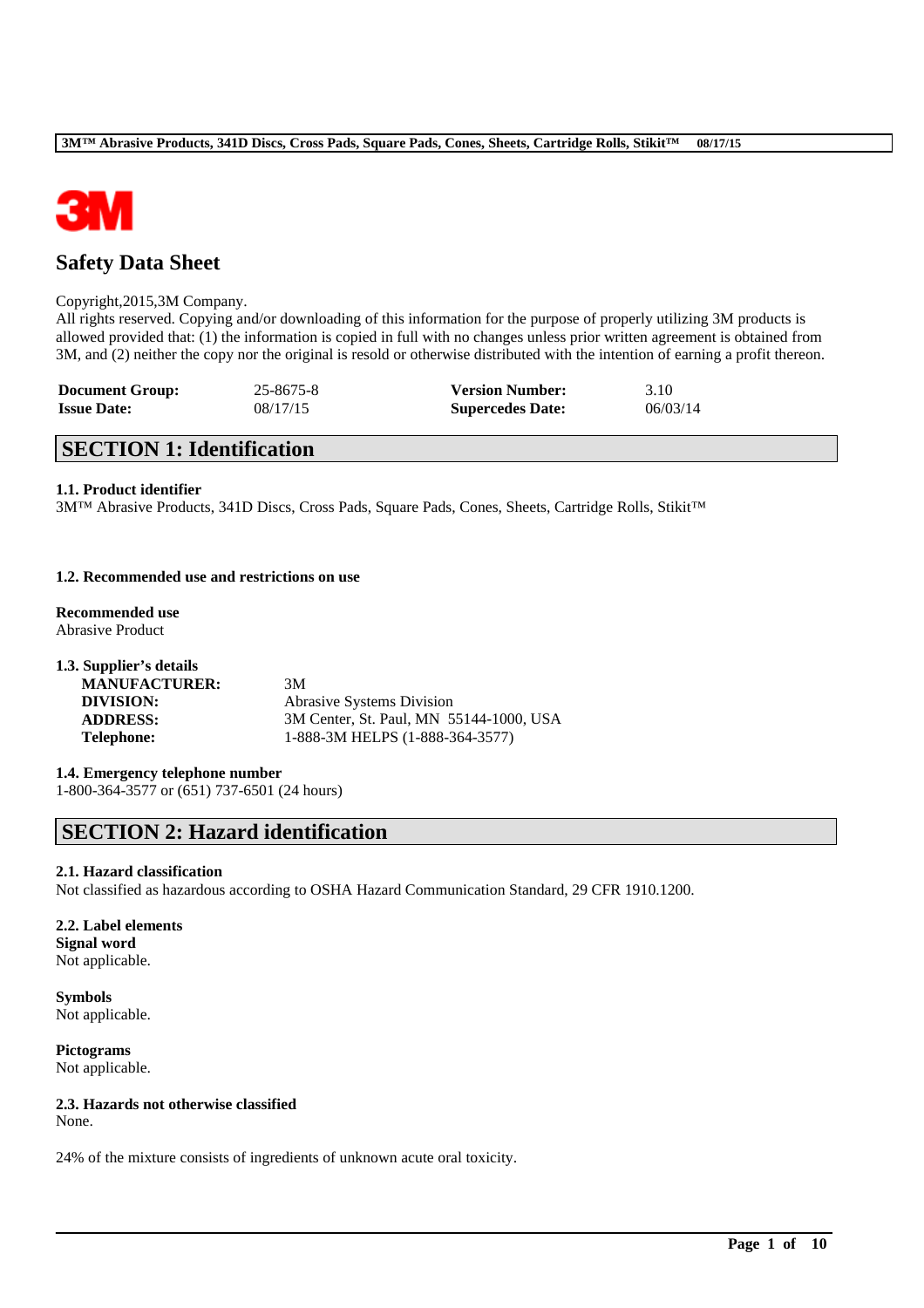# **SECTION 3: Composition/information on ingredients**

| Ingredient                           | <b>C.A.S. No.</b> | $%$ by Wt  |
|--------------------------------------|-------------------|------------|
| Aluminum Oxide Mineral (non-fibrous) | 1344-28-1         | $10 - 50$  |
| Filler                               | 13983-17-0        | $0 - 15$   |
| Filler                               | 1317-65-3         | $0.1 - 10$ |
| Filler                               | 1332-58-7         | $0 - 3$    |
| Inorganic Fluoride                   | 15096-52-3        | $0 - 15$   |
| Titanium Dioxide                     | 13463-67-7        | $0.5 - 2$  |
| <b>Cured Resin</b>                   | Mixture           | $5 - 25$   |
| Cloth Backing                        | Mixture           | $5 - 60$   |
| Metal Attachment                     | None              | $0 - 10$   |
| <b>PSA</b>                           | Mixture           | $0 - 10$   |

# **SECTION 4: First aid measures**

### **4.1. Description of first aid measures**

#### **Inhalation:**

Remove person to fresh air. If you feel unwell, get medical attention.

#### **Skin Contact:**

Wash with soap and water. If signs/symptoms develop, get medical attention.

#### **Eye Contact:**

Flush with large amounts of water. Remove contact lenses if easy to do. Continue rinsing. If signs/symptoms persist, get medical attention.

#### **If Swallowed:**

No need for first aid is anticipated.

### **4.2. Most important symptoms and effects, both acute and delayed**

See Section 11.1. Information on toxicological effects.

### **4.3. Indication of any immediate medical attention and special treatment required**

Not applicable

## **SECTION 5: Fire-fighting measures**

#### **5.1. Suitable extinguishing media**

In case of fire: Use a fire fighting agent suitable for ordinary combustible material such as water or foam to extinguish.

\_\_\_\_\_\_\_\_\_\_\_\_\_\_\_\_\_\_\_\_\_\_\_\_\_\_\_\_\_\_\_\_\_\_\_\_\_\_\_\_\_\_\_\_\_\_\_\_\_\_\_\_\_\_\_\_\_\_\_\_\_\_\_\_\_\_\_\_\_\_\_\_\_\_\_\_\_\_\_\_\_\_\_\_\_\_\_\_\_\_

### **5.2. Special hazards arising from the substance or mixture**

None inherent in this product.

### **Hazardous Decomposition or By-Products**

| <b>Substance</b> |  |  |
|------------------|--|--|
| Carbon monoxide  |  |  |
| Carbon dioxide   |  |  |

**Substance Condition** During Combustion During Combustion

#### **5.3. Special protective actions for fire-fighters**

No special protective actions for fire-fighters are anticipated.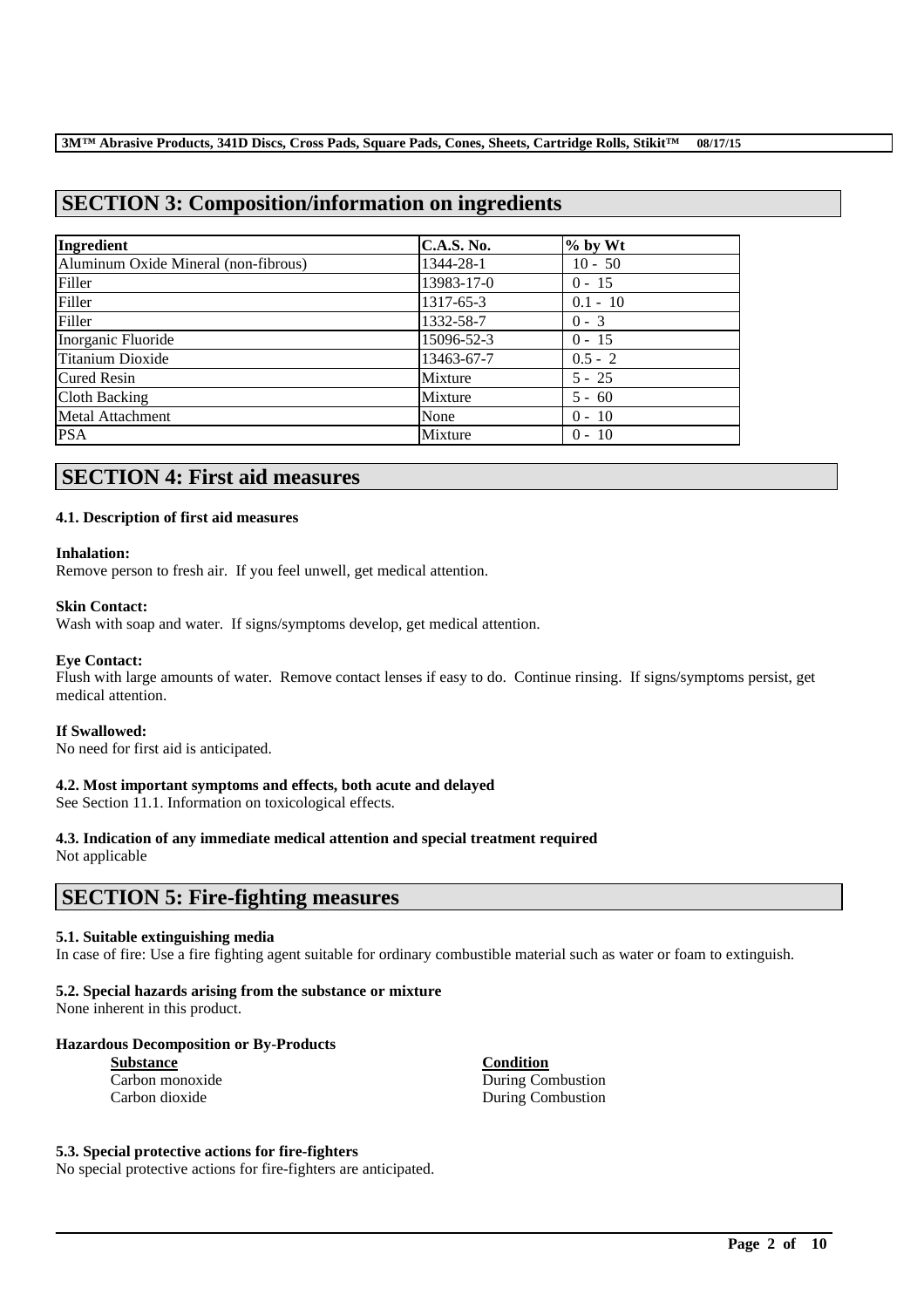# **SECTION 6: Accidental release measures**

#### **6.1. Personal precautions, protective equipment and emergency procedures**

Observe precautions from other sections.

#### **6.2. Environmental precautions**

Avoid release to the environment.

#### **6.3. Methods and material for containment and cleaning up**

Collect as much of the spilled material as possible.

# **SECTION 7: Handling and storage**

### **7.1. Precautions for safe handling**

For industrial or professional use only. Avoid breathing of dust created by sanding, grinding or machining. Damaged product can break apart during use and cause serious injury to face or eyes. Check product for damage such as cracks or nicks prior to use. Replace if damaged. Always wear eye and face protection when working at sanding or grinding operations or when near such operations. Avoid release to the environment. Combustible dust may form by action of this product on another material (substrate). Dust generated from the substrate during use of this product may be explosive if in sufficient concentration with an ignition source. Dust deposits should not be allowed to accumulate on surfaces because of the potential for secondary explosions.

## **7.2. Conditions for safe storage including any incompatibilities**

No special storage requirements.

# **SECTION 8: Exposure controls/personal protection**

### **8.1. Control parameters**

### **Occupational exposure limits**

If a component is disclosed in section 3 but does not appear in the table below, an occupational exposure limit is not available for the component.

| Ingredient                    | <b>C.A.S. No.</b> | <b>Agency</b> | Limit type                    | <b>Additional Comments</b> |
|-------------------------------|-------------------|---------------|-------------------------------|----------------------------|
| Filler                        | 1317-65-3         | <b>OSHA</b>   | TWA(as total dust):15         |                            |
|                               |                   |               | mg/m3;TWA(respirable          |                            |
|                               |                   |               | fraction): $5 \text{ mg/m}$ 3 |                            |
| Filler                        | 1332-58-7         | <b>ACGIH</b>  | TWA(respirable fraction):2    | A4: Not class. as human    |
|                               |                   |               | mg/m3                         | carcin                     |
| KAOLIN, TOTAL DUST            | 1332-58-7         | <b>OSHA</b>   | TWA(as total dust):15         |                            |
|                               |                   |               | mg/m3;TWA(respirable          |                            |
|                               |                   |               | fraction): $5 \text{ mg/m}$ 3 |                            |
| Aluminum Oxide Mineral (non-  | 1344-28-1         | <b>CMRG</b>   | TWA:1 fiber/cc                |                            |
| fibrous)                      |                   |               |                               |                            |
| Aluminum Oxide Mineral (non-  | 1344-28-1         | <b>OSHA</b>   | TWA(as total dust):15         |                            |
| fibrous)                      |                   |               | mg/m3;TWA(respirable          |                            |
|                               |                   |               | fraction): $5 \text{ mg/m}$ 3 |                            |
| Aluminum, insoluble compounds | 1344-28-1         | <b>ACGIH</b>  | TWA(respirable fraction):1    | A4: Not class. as human    |
|                               |                   |               | mg/m3                         | carcin                     |
| <b>Titanium Dioxide</b>       | 13463-67-7        | <b>ACGIH</b>  | $TWA:10$ mg/m $3$             | A4: Not class, as human    |
|                               |                   |               |                               | carcin                     |
| <b>Titanium Dioxide</b>       | 13463-67-7        | <b>CMRG</b>   | TWA(as respirable dust):5     |                            |
|                               |                   |               | mg/m3                         |                            |
| <b>Titanium Dioxide</b>       | 13463-67-7        | <b>OSHA</b>   | TWA(as total dust):15 mg/m3   |                            |
| Aluminum, insoluble compounds | 15096-52-3        | <b>ACGIH</b>  | TWA(respirable fraction):1    | A4: Not class. as human    |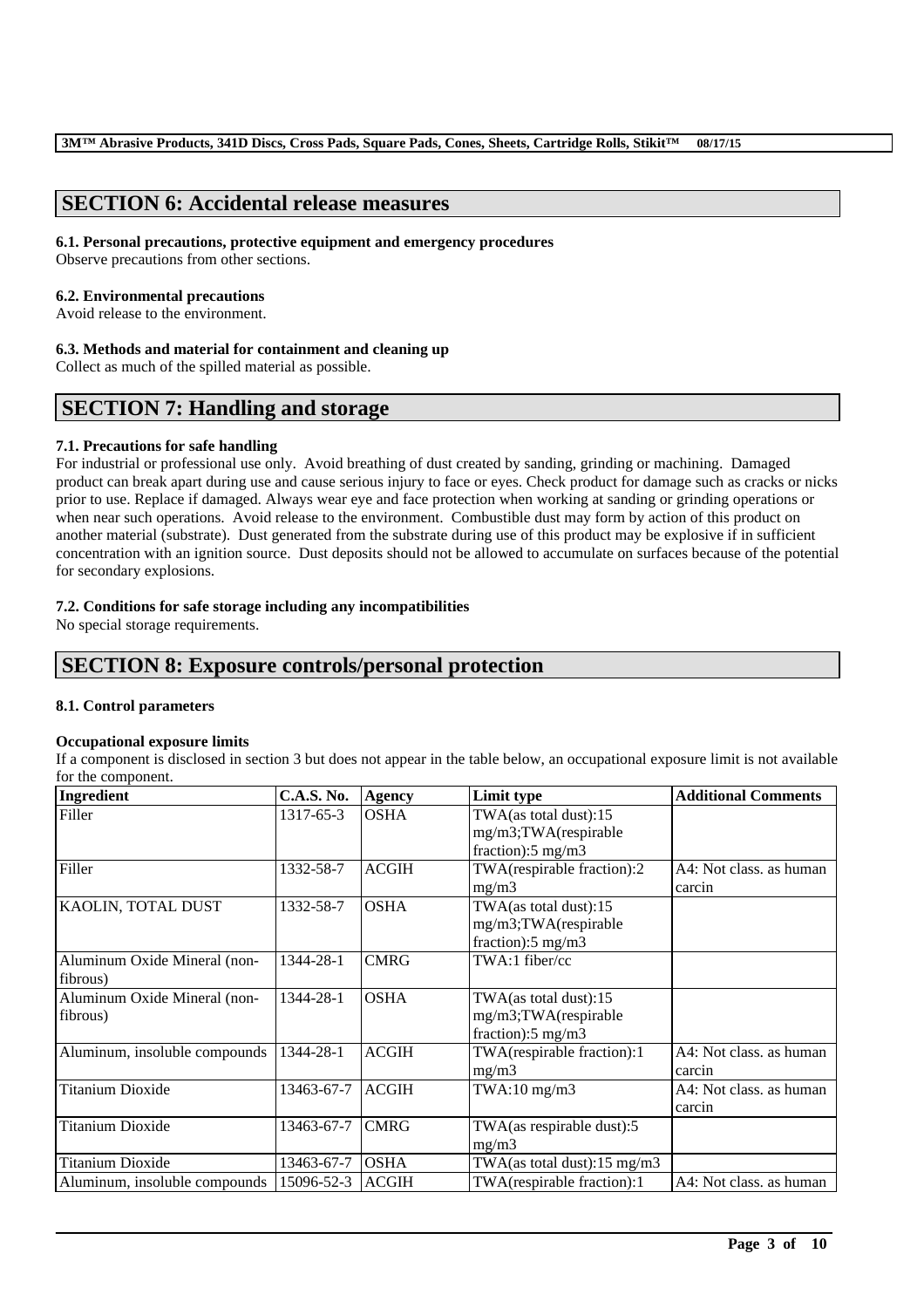#### **3M™ Abrasive Products, 341D Discs, Cross Pads, Square Pads, Cones, Sheets, Cartridge Rolls, Stikit™ 08/17/15**

|                  |                        | $m\Omega/m3$                                 | carcin                  |
|------------------|------------------------|----------------------------------------------|-------------------------|
| <b>FLUORIDES</b> | 15096-52-3 ACGIH       | $\text{TWA}(as F): 2.5 \text{ mg}/\text{m}3$ | A4: Not class, as human |
|                  |                        |                                              | carcin                  |
| <b>FLUORIDES</b> | 15096-52-3 <b>OSHA</b> | $\text{TWA}\left(\text{as dust}\right):2.5$  |                         |
|                  |                        | $mg/m3$ ; TWA(as F): 2.5 mg/m3               |                         |

ACGIH : American Conference of Governmental Industrial Hygienists

AIHA : American Industrial Hygiene Association

CMRG : Chemical Manufacturer's Recommended Guidelines

OSHA : United States Department of Labor - Occupational Safety and Health Administration

TWA: Time-Weighted-Average

STEL: Short Term Exposure Limit

CEIL: Ceiling

#### **8.2. Exposure controls**

#### **8.2.1. Engineering controls**

Provide appropriate local exhaust ventilation for sanding, grinding or machining. Use general dilution ventilation and/or local exhaust ventilation to control airborne exposures to below relevant Exposure Limits and/or control

dust/fume/gas/mist/vapors/spray. If ventilation is not adequate, use respiratory protection equipment. Provide local exhaust at process emission sources to control exposure near the source and to prevent the escape of dust into the work area. Ensure that dust-handling systems (such as exhaust ducts, dust collectors, vessels, and processing equipment) are designed in a manner to prevent the escape of dust into the work area (i.e., there is no leakage from the equipment).

### **8.2.2. Personal protective equipment (PPE)**

#### **Eye/face protection**

To minimize the risk of injury to face and eyes, always wear eye and face protection when working at sanding or grinding operations or when near such operations. Select and use eye/face protection to prevent contact based on the results of an exposure assessment. The following eye/face protection(s) are recommended: Safety Glasses with side shields

#### **Skin/hand protection**

Wear appropriate gloves to minimize risk of injury to skin from contact with dust or physical abrasion from grinding or sanding.

#### **Respiratory protection**

Assess exposure concentrations of all materials involved in the work process. Consider material being abraded when determining the appropriate respiratory protection. Select and use appropriate respirators to prevent inhalation overexposure. An exposure assessment may be needed to decide if a respirator is required. If a respirator is needed, use respirators as part of a full respiratory protection program. Based on the results of the exposure assessment, select from the following respirator type(s) to reduce inhalation exposure:

\_\_\_\_\_\_\_\_\_\_\_\_\_\_\_\_\_\_\_\_\_\_\_\_\_\_\_\_\_\_\_\_\_\_\_\_\_\_\_\_\_\_\_\_\_\_\_\_\_\_\_\_\_\_\_\_\_\_\_\_\_\_\_\_\_\_\_\_\_\_\_\_\_\_\_\_\_\_\_\_\_\_\_\_\_\_\_\_\_\_

Half facepiece or full facepiece air-purifying respirator suitable for particulates

For questions about suitability for a specific application, consult with your respirator manufacturer.

## **SECTION 9: Physical and chemical properties**

#### **9.1. Information on basic physical and chemical properties**

| <b>General Physical Form:</b> | Solid                  |
|-------------------------------|------------------------|
| Odor, Color, Grade:           | Solid Abrasive Product |
| Odor threshold                | <i>Not Applicable</i>  |
| рH                            | Not Applicable         |
| <b>Melting point</b>          | Not Applicable         |
| <b>Boiling Point</b>          | Not Applicable         |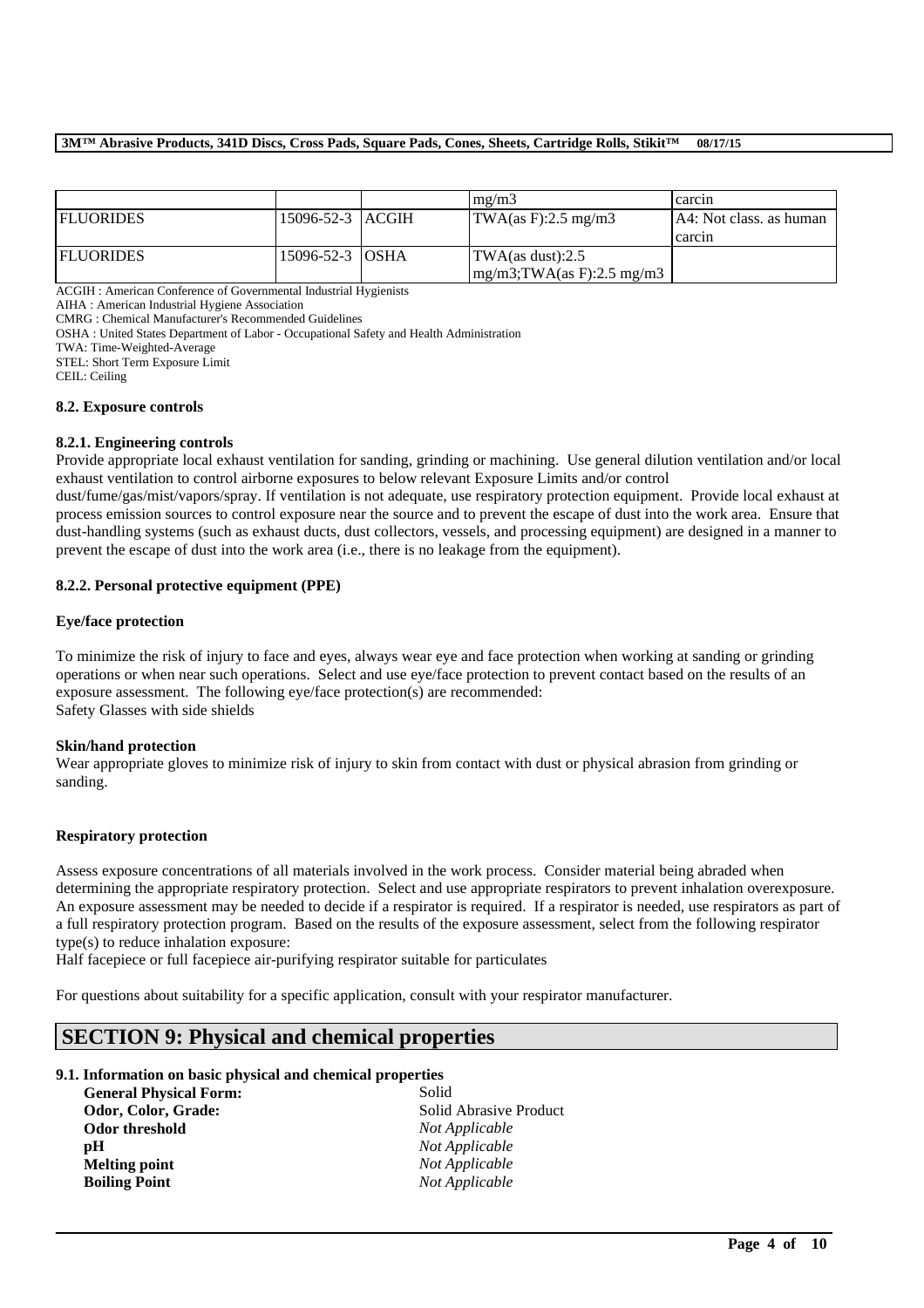| <b>Flash Point</b>                        | Not Applicable |
|-------------------------------------------|----------------|
| <b>Evaporation rate</b>                   | Not Applicable |
| <b>Flammability (solid, gas)</b>          | Not Classified |
| <b>Flammable Limits(LEL)</b>              | Not Applicable |
| <b>Flammable Limits(UEL)</b>              | Not Applicable |
| <b>Vapor Pressure</b>                     | Not Applicable |
| <b>Vapor Density</b>                      | Not Applicable |
| <b>Density</b>                            | Not Applicable |
| <b>Specific Gravity</b>                   | Not Applicable |
| <b>Solubility In Water</b>                | Not Applicable |
| Solubility- non-water                     | Not Applicable |
| Partition coefficient: n-octanol/ water   | Not Applicable |
| <b>Autoignition temperature</b>           | Not Applicable |
| <b>Decomposition temperature</b>          | Not Applicable |
| <b>Viscosity</b>                          | Not Applicable |
| <b>Volatile Organic Compounds</b>         | Not Applicable |
| <b>Percent volatile</b>                   | Not Applicable |
| <b>VOC Less H2O &amp; Exempt Solvents</b> | Not Applicable |

# **SECTION 10: Stability and reactivity**

#### **10.1. Reactivity**

This material is considered to be non reactive under normal use conditions.

#### **10.2. Chemical stability** Stable.

## **10.3. Possibility of hazardous reactions**

Hazardous polymerization will not occur.

## **10.4. Conditions to avoid**

None known.

### **10.5. Incompatible materials**

None known.

## **10.6. Hazardous decomposition products**

**Substance Condition** None known.

Refer to section 5.2 for hazardous decomposition products during combustion.

Under recommended usage conditions, hazardous decomposition products are not expected. Hazardous decomposition products may occur as a result of oxidation, heating, or reaction with another material.

# **SECTION 11: Toxicological information**

**The information below may not be consistent with the material classification in Section 2 if specific ingredient classifications are mandated by a competent authority. In addition, toxicological data on ingredients may not be reflected in the material classification and/or the signs and symptoms of exposure, because an ingredient may be present below the threshold for labeling, an ingredient may not be available for exposure, or the data may not be relevant to the material as a whole.**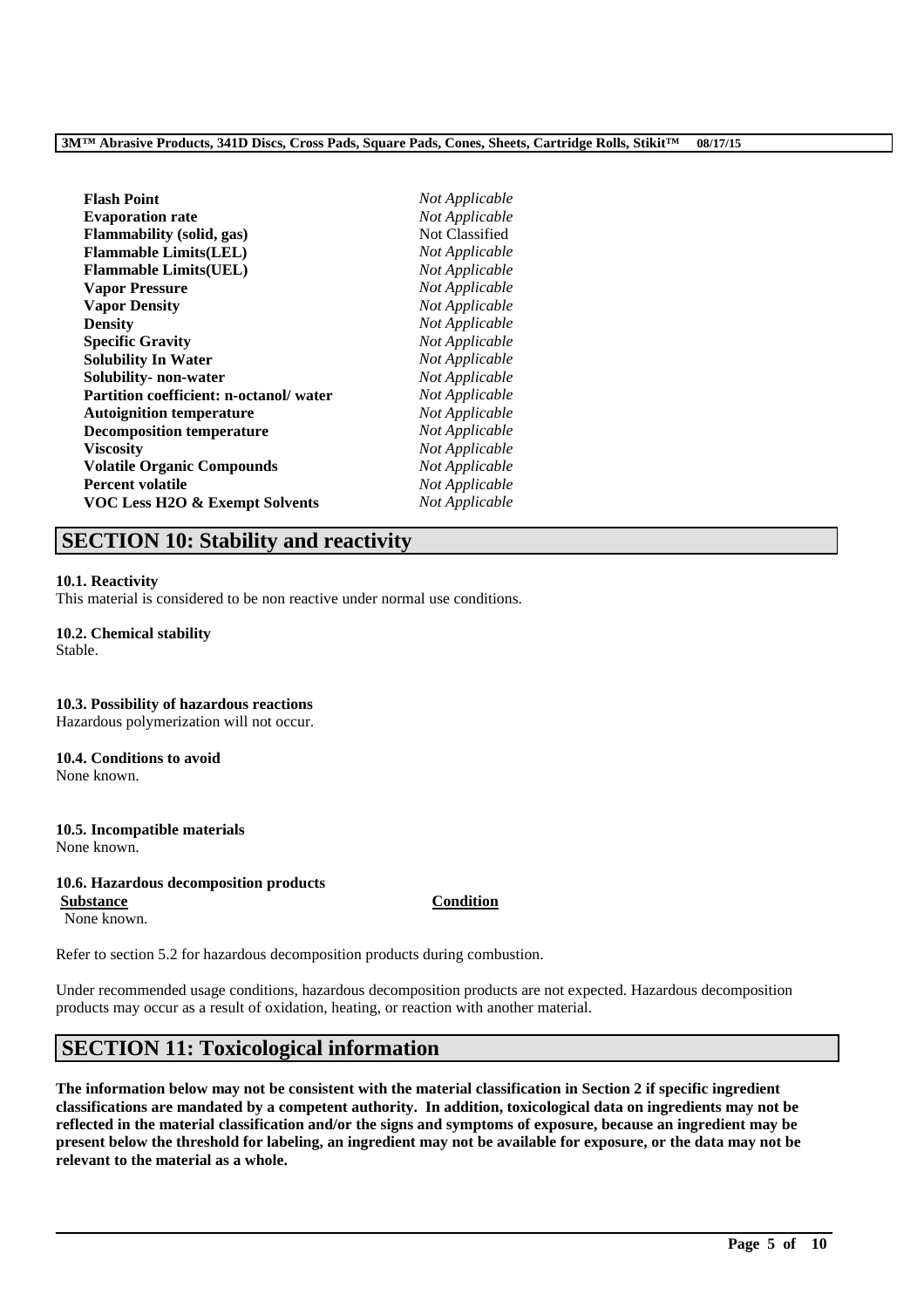#### **11.1. Information on Toxicological effects**

#### **Signs and Symptoms of Exposure**

#### **Based on test data and/or information on the components, this material may produce the following health effects:**

#### **Inhalation:**

Dust from grinding, sanding or machining may cause irritation of the respiratory system. Signs/symptoms may include cough, sneezing, nasal discharge, headache, hoarseness, and nose and throat pain.

#### **Skin Contact:**

Mechanical Skin irritation: Signs/symptoms may include abrasion, redness, pain, and itching.

#### **Eye Contact:**

Mechanical eye irritation: Signs/symptoms may include pain, redness, tearing and corneal abrasion.

Dust created by grinding, sanding, or machining may cause eye irritation. Signs/symptoms may include redness, swelling, pain, tearing, and blurred or hazy vision.

#### **Ingestion:**

No known health effects.

#### **Carcinogenicity:**

| Ingredient                                              | $\mathbf{A} \times \mathbf{C}$<br>NO.<br>$\sim$                                        | $\sim$<br><b>Description</b><br>. :lass<br>$\sim$   | kegulation                                                                       |
|---------------------------------------------------------|----------------------------------------------------------------------------------------|-----------------------------------------------------|----------------------------------------------------------------------------------|
| cran f<br>D <sub>10</sub> x <sub>1</sub> de<br>`itanıum | $\overline{\phantom{a}}$<br>- -<br>$\overline{\phantom{a}}$<br>.46<br>л.<br>v<br>T 1 . | <sup>I</sup> G1<br>OD.<br>Possible<br>carc<br>human | International<br>∠ancer<br>tor<br>Research<br>A <sub>gencv</sub><br>on (<br>'NU. |

### **Additional Information:**

This document covers only the 3M product. For complete assessment, when determining the degree of hazard, the material being abraded must also be considered.

This product contains titanium dioxide. Cancer of the lungs has been observed in rats that inhaled high levels of titanium dioxide. No exposure to inhaled titanium dioxide is expected during the normal handling and use of this product. Titanium dioxide was not detected when air sampling was conducted during simulated use of similar products containing titanium dioxide. Therefore, the health effects associated with titanium dioxide are not expected during the normal use of this product. **Toxicological Data**

If a component is disclosed in section 3 but does not appear in a table below, either no data are available for that endpoint or the data are not sufficient for classification.

#### **Acute Toxicity**

| <b>Name</b>                          | Route                    | <b>Species</b> | <b>Value</b>                                      |
|--------------------------------------|--------------------------|----------------|---------------------------------------------------|
| Overall product                      | Ingestion                |                | No data available; calculated $ATE > 5,000$ mg/kg |
| Aluminum Oxide Mineral (non-fibrous) | Dermal                   |                | LD50 estimated to be $> 5,000$ mg/kg              |
| Aluminum Oxide Mineral (non-fibrous) | Inhalation-<br>Dust/Mist | Rat            | $LC50 > 2.3$ mg/l                                 |
|                                      | (4 hours)                |                |                                                   |
| Aluminum Oxide Mineral (non-fibrous) | Ingestion                | Rat            | $LD50 > 5,000$ mg/kg                              |
| Filler                               | Dermal                   |                | LD50 estimated to be $> 5,000$ mg/kg              |
| Filler                               | Ingestion                |                | LD50 estimated to be $2,000 - 5,000$ mg/kg        |
| Inorganic Fluoride                   | Dermal                   | Rabbit         | $LD50 > 2,100$ mg/kg                              |
| Inorganic Fluoride                   | Inhalation-              | Rat            | $LC50$ 4.5 mg/l                                   |
|                                      | Dust/Mist                |                |                                                   |
|                                      | (4 hours)                |                |                                                   |
| Inorganic Fluoride                   | Ingestion                | Rat            | LD50 $5,000$ mg/kg                                |
| Filler                               | Dermal                   | Rat            | $LD50 > 2,000$ mg/kg                              |
| Filler                               | Inhalation-              | Rat            | LC50 $3$ mg/l                                     |
|                                      | Dust/Mist                |                |                                                   |
|                                      | (4 hours)                |                |                                                   |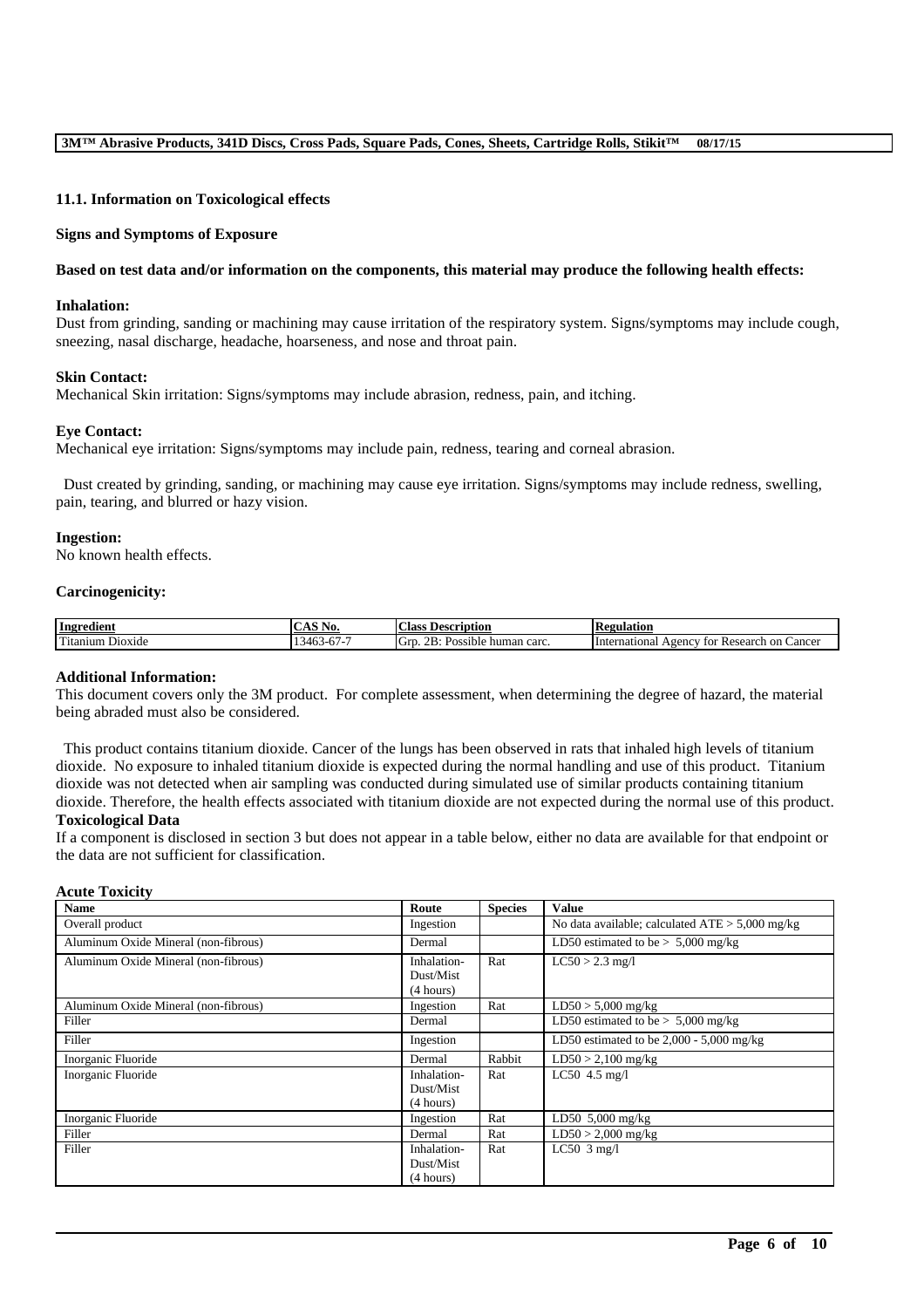## **3M™ Abrasive Products, 341D Discs, Cross Pads, Square Pads, Cones, Sheets, Cartridge Rolls, Stikit™ 08/17/15**

| Filler           | Ingestion   | Rat    | LD50 $6,450$ mg/kg                   |
|------------------|-------------|--------|--------------------------------------|
| Filler           | Dermal      |        | LD50 estimated to be $> 5,000$ mg/kg |
| Filler           | Ingestion   | Human  | $LD50 > 15,000$ mg/kg                |
| Titanium Dioxide | Dermal      | Rabbit | $LD50 > 10,000$ mg/kg                |
| Titanium Dioxide | Inhalation- | Rat    | $LC50 > 6.82$ mg/l                   |
|                  | Dust/Mist   |        |                                      |
|                  | (4 hours)   |        |                                      |
| Titanium Dioxide | Ingestion   | Rat    | $LD50 > 10,000$ mg/kg                |

 $ATE = acute toxicity estimate$ 

# **Skin Corrosion/Irritation**

| Name                                 | <b>Species</b> | <b>Value</b>              |
|--------------------------------------|----------------|---------------------------|
|                                      |                |                           |
| Aluminum Oxide Mineral (non-fibrous) | Rabbit         | No significant irritation |
| Inorganic Fluoride                   | Multiple       | No significant irritation |
|                                      | animal         |                           |
|                                      | species        |                           |
| Filler                               | Rabbit         | No significant irritation |
| Filler                               | Professio      | No significant irritation |
|                                      | nal            |                           |
|                                      | judgeme        |                           |
|                                      | nt             |                           |
| Titanium Dioxide                     | Rabbit         | No significant irritation |

#### **Serious Eye Damage/Irritation**

| Name                                 | <b>Species</b>                    | <b>Value</b>              |
|--------------------------------------|-----------------------------------|---------------------------|
|                                      |                                   |                           |
| Aluminum Oxide Mineral (non-fibrous) | Rabbit                            | No significant irritation |
| Inorganic Fluoride                   | Rabbit                            | Mild irritant             |
| Filler                               | Rabbit                            | No significant irritation |
| Filler                               | Professio<br>nal<br>judgeme<br>nt | No significant irritation |
| Titanium Dioxide                     | Rabbit                            | No significant irritation |

## **Skin Sensitization**

| Name             | <b>Species</b> | Value           |
|------------------|----------------|-----------------|
| Titanium Dioxide | Human          | Not sensitizing |
|                  | and            |                 |
|                  | animal         |                 |

#### **Respiratory Sensitization**

For the component/components, either no data are currently available or the data are not sufficient for classification.

### **Germ Cell Mutagenicity**

| <b>Name</b>                          | Route    | <b>Value</b>  |
|--------------------------------------|----------|---------------|
|                                      |          |               |
| Aluminum Oxide Mineral (non-fibrous) | In Vitro | Not mutagenic |
| Filler                               | In Vitro | Not mutagenic |
| Titanium Dioxide                     | In Vitro | Not mutagenic |
| Titanium Dioxide                     | In vivo  | Not mutagenic |

## **Carcinogenicity**

| <b>Name</b>                          | Route      | <b>Species</b> | Value            |
|--------------------------------------|------------|----------------|------------------|
| Aluminum Oxide Mineral (non-fibrous) | Inhalation | Rat            | Not carcinogenic |
| Filler                               | Inhalation | Multiple       | Not carcinogenic |
|                                      |            | animal         |                  |
|                                      |            | species        |                  |
| Titanium Dioxide                     | Ingestion  | Multiple       | Not carcinogenic |
|                                      |            | animal         |                  |
|                                      |            | species        |                  |
| Titanium Dioxide                     | Inhalation | Rat            | Carcinogenic     |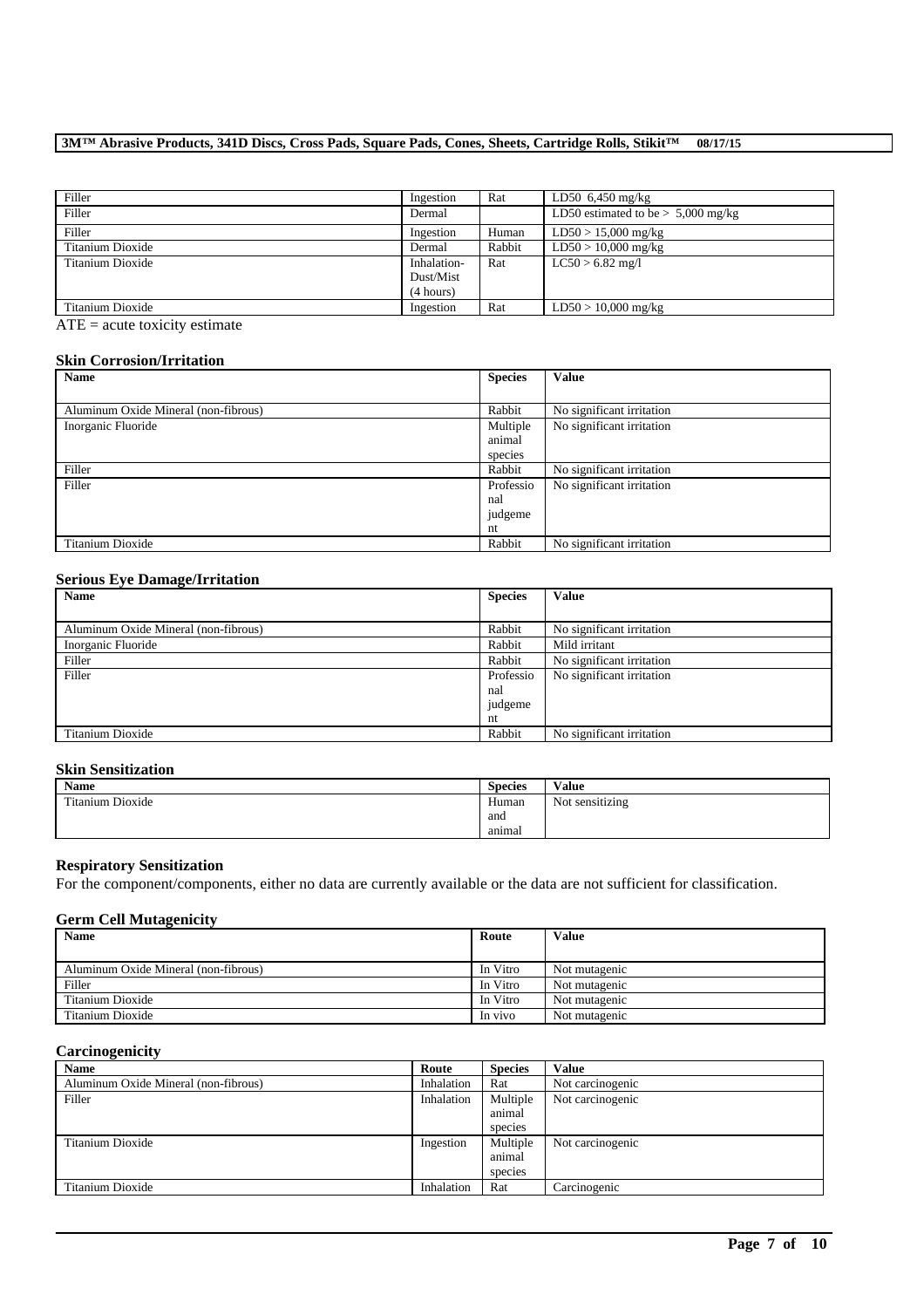### **Reproductive Toxicity**

#### **Reproductive and/or Developmental Effects**

| <b>Name</b> | Route     | Value                    | <b>Species</b> | <b>Test Result</b>     | <b>Exposure</b><br><b>Duration</b>    |
|-------------|-----------|--------------------------|----------------|------------------------|---------------------------------------|
| Filler      | Ingestion | Not toxic to development | Rat            | NOAEL 625<br>mg/kg/day | premating $\&$<br>during<br>gestation |

## **Target Organ(s)**

#### **Specific Target Organ Toxicity - single exposure**

| <b>Name</b> | Route      | Target Organ(s)    | Value                 | <b>Species</b> | <b>Test Result</b>            | <b>Exposure</b><br><b>Duration</b> |
|-------------|------------|--------------------|-----------------------|----------------|-------------------------------|------------------------------------|
| Filler      | Inhalation | respiratory system | All data are negative | Rat            | NOAEL<br>$0.812 \text{ mg}/1$ | 90 minutes                         |

## **Specific Target Organ Toxicity - repeated exposure**

| <b>Name</b>                             | Route      | <b>Target Organ(s)</b>                 | <b>Value</b>                                                                       | <b>Species</b>         | <b>Test Result</b>            | <b>Exposure</b><br><b>Duration</b> |
|-----------------------------------------|------------|----------------------------------------|------------------------------------------------------------------------------------|------------------------|-------------------------------|------------------------------------|
| Aluminum Oxide Mineral<br>(non-fibrous) | Inhalation | pneumoconiosis  <br>pulmonary fibrosis | Some positive data exist, but the<br>data are not sufficient for<br>classification | Human                  | <b>NOAEL Not</b><br>available | occupational<br>exposure           |
| Filler                                  | Inhalation | respiratory system                     | Some positive data exist, but the<br>data are not sufficient for<br>classification | Human                  | <b>NOAEL Not</b><br>available | occupational<br>exposure           |
| Filler                                  | Inhalation | pulmonary fibrosis                     | All data are negative                                                              | Human<br>and<br>animal | <b>NOAEL Not</b><br>available |                                    |
| Inorganic Fluoride                      | Inhalation | bone, teeth, nails,<br>and/or hair     | Causes damage to organs through<br>prolonged or repeated exposure                  | Rat                    | NOAEL.<br>$0.0005$ mg/l       | 5 months                           |
| Inorganic Fluoride                      | Inhalation | respiratory system                     | Causes damage to organs through<br>prolonged or repeated exposure                  | Rat                    | NOAEL.<br>$0.00021$ mg/l      | 90 days                            |
| Inorganic Fluoride                      | Ingestion  | bone, teeth, nails,<br>and/or hair     | Causes damage to organs through<br>prolonged or repeated exposure                  | Rat                    | <b>LOAEL0.58</b><br>mg/kg/day | 14 weeks                           |
| Filler                                  | Inhalation | respiratory system                     | Some positive data exist, but the<br>data are not sufficient for<br>classification | Human                  | <b>NOAEL Not</b><br>available | occupational<br>exposure           |
| Filler                                  | Inhalation | pneumoconiosis                         | Causes damage to organs through<br>prolonged or repeated exposure                  | Human                  | <b>NOAEL NA</b>               | occupational<br>exposure           |
| Filler                                  | Inhalation | pulmonary fibrosis                     | Some positive data exist, but the<br>data are not sufficient for<br>classification | Rat                    | <b>NOAEL Not</b><br>available |                                    |
| <b>Titanium Dioxide</b>                 | Inhalation | respiratory system                     | Some positive data exist, but the<br>data are not sufficient for<br>classification | Rat                    | LOAEL 0.01<br>mg/1            | 2 years                            |
| <b>Titanium Dioxide</b>                 | Inhalation | pulmonary fibrosis                     | All data are negative                                                              | Human                  | <b>NOAEL Not</b><br>available | occupational<br>exposure           |

#### **Aspiration Hazard**

For the component/components, either no data are currently available or the data are not sufficient for classification.

## **Please contact the address or phone number listed on the first page of the SDS for additional toxicological information on this material and/or its components.**

## **SECTION 12: Ecological information**

## **Ecotoxicological information**

Please contact the address or phone number listed on the first page of the SDS for additional ecotoxicological information on this material and/or its components.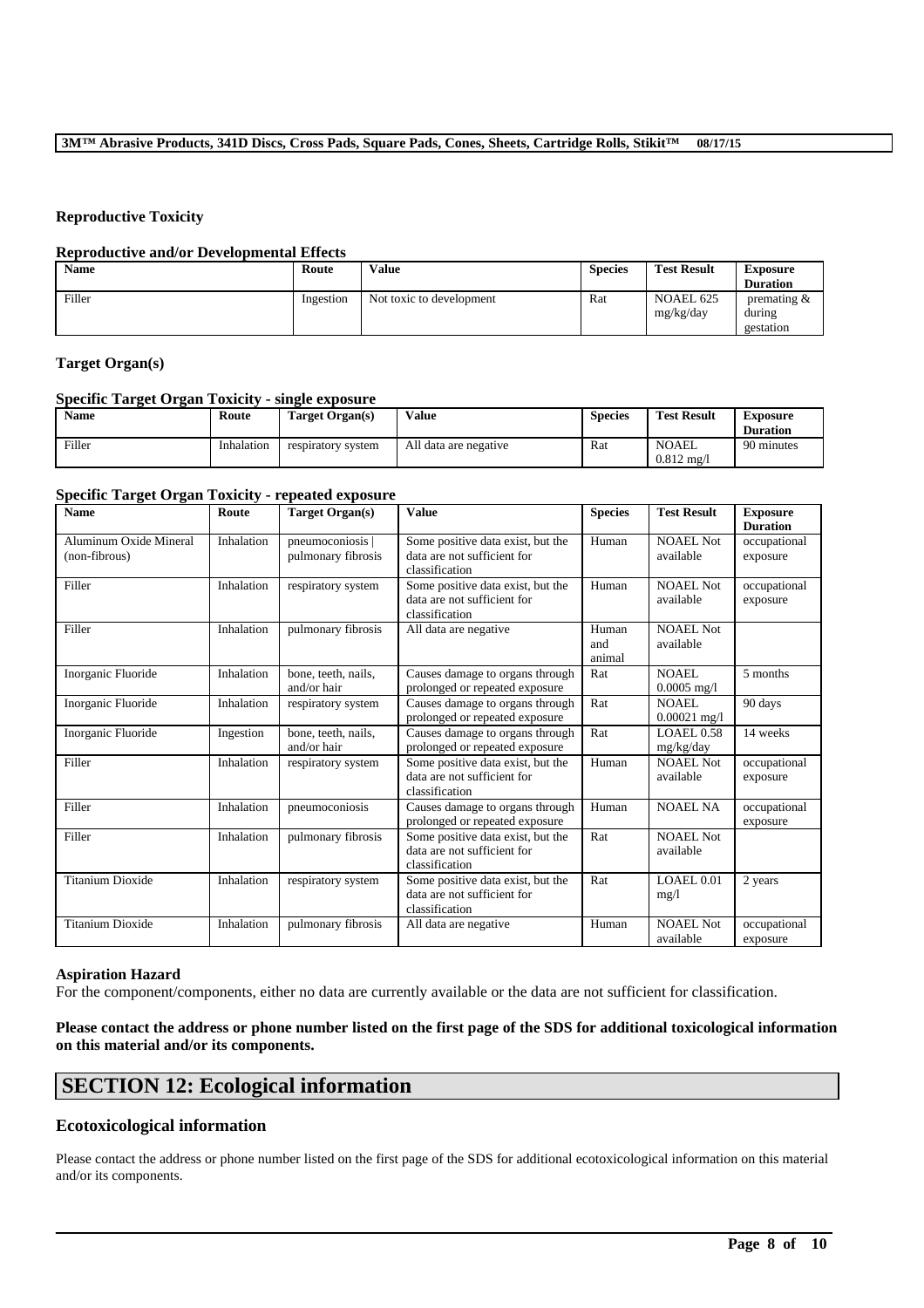#### **3M™ Abrasive Products, 341D Discs, Cross Pads, Square Pads, Cones, Sheets, Cartridge Rolls, Stikit™ 08/17/15**

## **Chemical fate information**

Please contact the address or phone number listed on the first page of the SDS for additional chemical fate information on this material and/or its components.

## **SECTION 13: Disposal considerations**

#### **13.1. Disposal methods**

Dispose of contents/ container in accordance with the local/regional/national/international regulations.

The substrate that was abraded must be considered as a factor in the disposal method for this product. Dispose of waste product in a permitted industrial waste facility. As a disposal alternative, incinerate in a permitted waste incineration facility. Proper destruction may require the use of additional fuel during incineration processes.

**EPA Hazardous Waste Number (RCRA):** Not regulated

# **SECTION 14: Transport Information**

Not regulated per U.S. DOT, IATA or IMO.

These transportation classifications are provided as a customer service. As the shipper YOU remain responsible for complying with all applicable laws and regulations, including proper transportation classification and packaging. 3M transportation classifications are based on product formulation, packaging, 3M policies and 3M understanding of applicable current regulations. 3M does not guarantee the accuracy of this classification information. This information applies only to transportation classification and not the packaging, labeling, or marking requirements. The original 3M package is certified for U.S. ground shipment only. If you are shipping by air or ocean, the package may not meet applicable regulatory requirements.

# **SECTION 15: Regulatory information**

## **15.1. US Federal Regulations**

Contact 3M for more information.

### **311/312 Hazard Categories:**

Fire Hazard - No Pressure Hazard - No Reactivity Hazard - No Immediate Hazard - No Delayed Hazard - No

### **15.2. State Regulations**

Contact 3M for more information.

### **15.3. Chemical Inventories**

This product is an article as defined by TSCA regulations, and is exempt from TSCA Inventory listing requirements.

Contact 3M for more information.

## **15.4. International Regulations**

Contact 3M for more information.

**This SDS has been prepared to meet the U.S. OSHA Hazard Communication Standard, 29 CFR 1910.1200.**

\_\_\_\_\_\_\_\_\_\_\_\_\_\_\_\_\_\_\_\_\_\_\_\_\_\_\_\_\_\_\_\_\_\_\_\_\_\_\_\_\_\_\_\_\_\_\_\_\_\_\_\_\_\_\_\_\_\_\_\_\_\_\_\_\_\_\_\_\_\_\_\_\_\_\_\_\_\_\_\_\_\_\_\_\_\_\_\_\_\_

# **SECTION 16: Other information**

#### **NFPA Hazard Classification**